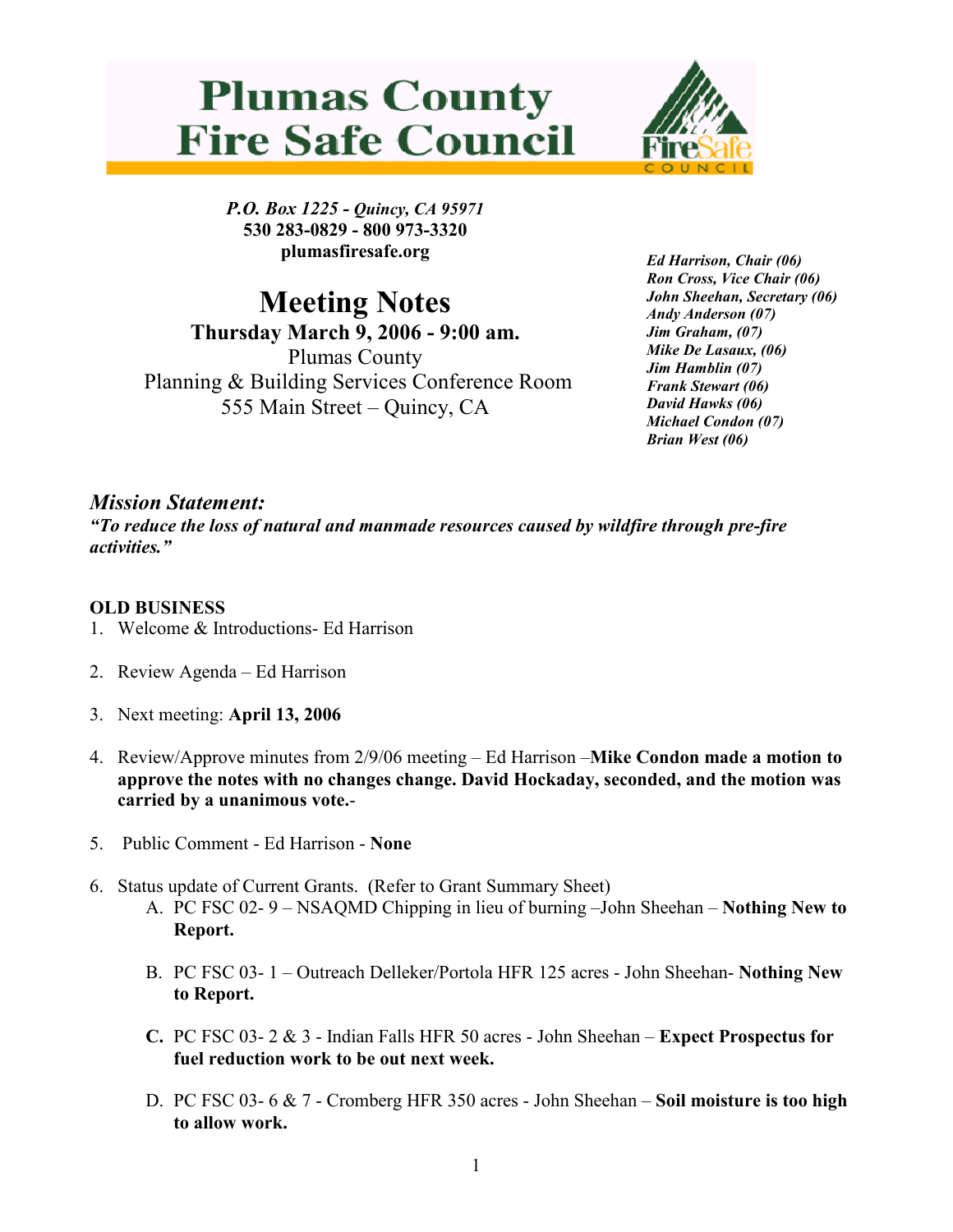- E. PC FSC 03–9 & 04-9 Graeagle Fuelbreak THP 200 acres John Sheehan John, Mike De Lasaux, & Jerry Hurley will be meeting with Jim Peña, PNF Forest Supervisor to discuss possible contract amendments.
- F. PC FSC 03 –12  $& 13$  Elderly/Disabled Defensible Space John Sheehan Nothing New to Report.
- G. PC FSC 03-16 100 acres Hazardous Fuel Reduction –Delleker North John Sheehan Contract for 40 acres of mastication has been awarded.
- H. PC FSC 04-1, 2, & 8 C Road HFR John Sheehan Operations have been suspended until soil moisture conditions improve.
- I. PC FSC 04-3 & 10 Gold Mountain HFR John Sheehan Nothing New to Report.
- J. PC FSC 04-4 & 12 Canyon Dam HFR– John Sheehan James Pass of the Mt. Hough Ranger District made a presentation on the projects progress. A Draft EA is expected by 3/30/06, with a product for public review by mid-April.
- K. PC FSC 04-6 County Stewardship Proposal John Sheehan Nothing New to Report.
- L. PC FSC 04-7 & 11 Red Clover (Genesee) HFR– John Sheehan Harvesting equipment being moved to this project, where soil conditions will allow work. PG&E has also dropped hazard trees in the powerline right-of-way.
- M. PC FSC 05-1 PC FSC Council Coordination John Sheehan Work continues in PC FSC Coordination with Title III funds for this project.
- N. PC FSC 05-2  $& 6$  Whitehawk HFR John Sheehan PNF received funds in January for this project & a contract is expected to be awarded soon.
- O. PC FSC 05-3 & 7 Greenhorn HFR– John Sheehan PNF received funds in January for this project & a contract is expected to be awarded soon.
- P. PC FSC 05-4  $& 8$  Grizzly Ck. HFR John Sheehan PNF received funds in January for this project & a contract is expected to be awarded soon.
- Q. PC FSC 05-5 Mohawk Vista HFR Outreach John Sheehan Nothing New to Report.
- 7. HFQLG –HFR project overview/relation to communities opportunities Project mapping integration involving USFS, CDF and Fire Safe Council - PNF's fuel reduction out year program of work – Michael Condon – Presentation by James Pass of the Mt. Hough RD. See item 6.J.
- 8. Implementation of the Plumas County Community Wildfire Protection Plan (CWPP).– Jim Graham- Nothing New to Report.